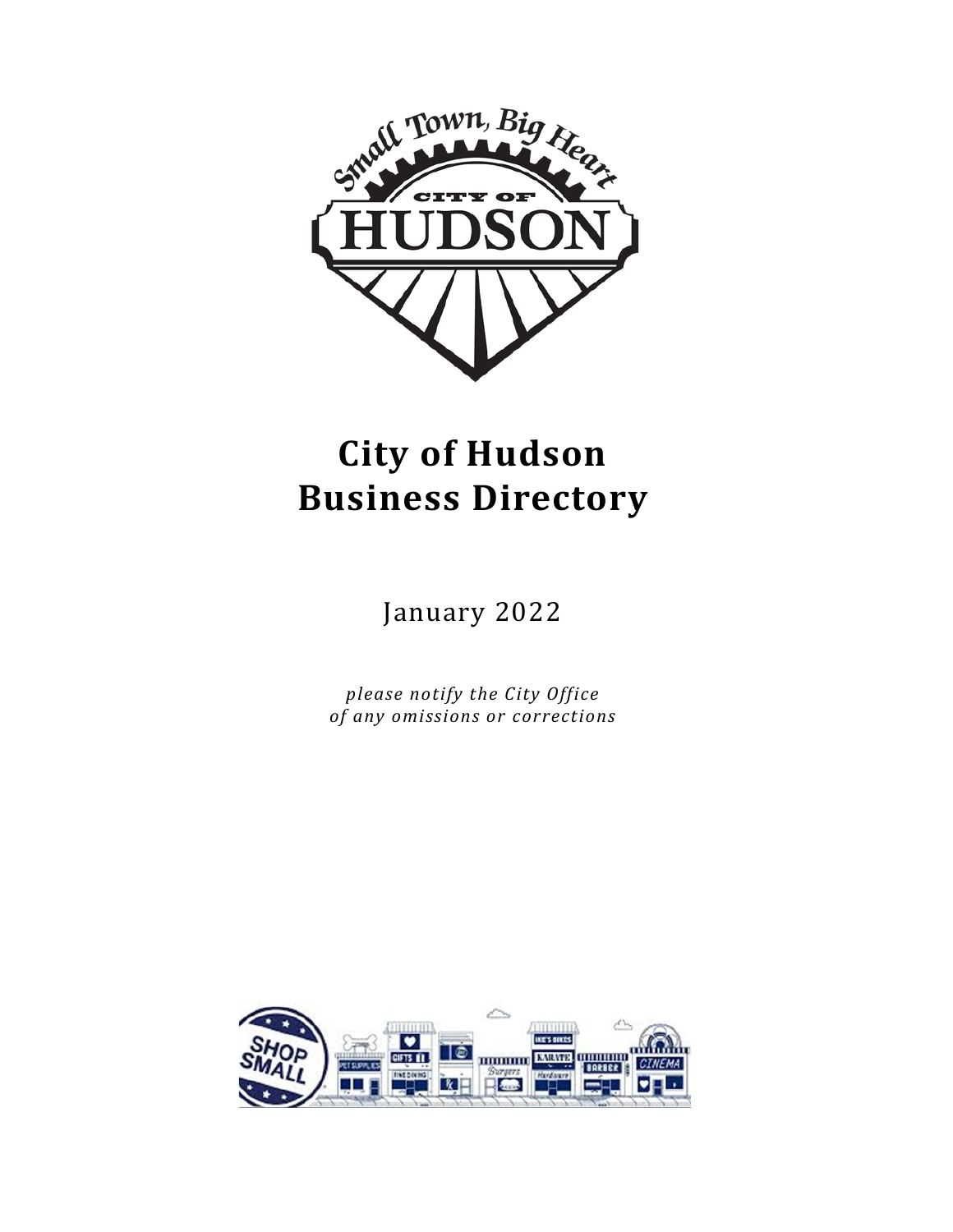| <b>EMERGENCY</b>                                           | 911                                       |              |
|------------------------------------------------------------|-------------------------------------------|--------------|
| NON-Emergency - Lenawee Sherriff Dispatch                  |                                           | 517-263-0524 |
|                                                            |                                           |              |
| <b>Hudson City Offices</b><br>Hudson Area Ambulance        | 121 N Church                              |              |
|                                                            |                                           | 448-8001     |
| <b>Hudson City Office</b>                                  | 121 N Church                              | 448-8983     |
| <b>Hudson DPW</b>                                          | 50 Jackson                                | 448-6101     |
| <b>Hudson Fire Department</b>                              | 121 Railroad                              | 448-2231     |
| <b>Hudson Police Department</b>                            | 205 Railroad                              | 448-8129     |
| <b>Hudson WWTP</b>                                         | 107 Mechanic                              | 448-4701     |
|                                                            |                                           |              |
| <b>Local Resources</b>                                     |                                           |              |
| <b>Hudson Area Food Pantry</b>                             | 211 Mechanic                              | 448-6411     |
|                                                            | >Tues & Thurs 11:00 a.m. - 1:00 p.m.      |              |
| <b>Hudson Free Store</b>                                   | 307 W Main                                | 419-779-6655 |
|                                                            | $>$ Mon & Thurs $3 - 6$ p.m. & Sat 9-Noon |              |
| Hudson Carnegie District Library                           | 205 S Market                              | 448-3801     |
| <b>Hudson Chamber of Commerce</b>                          | Dave Sheely                               | 448-8490     |
| Hudson Dry Cleaners & Laundromat                           | 126 S Church                              | 448-4141     |
| <b>Hudson Museum</b>                                       | 219 W Main                                | 448-8858     |
| <b>Hudson Post-Gazette</b>                                 | 113 S Market                              | 448-2611     |
| <b>Hudson Post Office</b>                                  | 401 W Main                                | 448-8476     |
| <b>Hudson Senior Center</b>                                | 323 W Main                                | 448-4605     |
| <b>William Thompson Museum</b>                             | 101 Summit                                | 448-8125     |
|                                                            |                                           |              |
| <b>Adult Foster Care - Assisted Living - Senior Center</b> |                                           |              |
| At Life's Junction                                         | 113 Lafayette                             | 866-379-8945 |

| At Life's Junction                | 113 Lafayette    | 866-379-8945 |
|-----------------------------------|------------------|--------------|
| <b>Coleman Foundation</b>         | 313 S Church     | 448-3101     |
| <b>Hudson Senior Center</b>       | 323 W Main       | 448-4605     |
| <b>Montgomery Manor</b>           | 16757 Beecher Rd | 448-8172     |
| <b>Renaissance Community Home</b> | 530 Sunrise      | 448-3007     |

## **Animal Control - Equine s Pet - Veterinary Medicine**

| <b>Addison Vet Clinic</b>                           | 6690 N Rollin, Addison | 517-547-7581 |
|-----------------------------------------------------|------------------------|--------------|
| <b>Beyer Farrier Service</b>                        | Pete Beyer             | 517-547-4514 |
| Dr. Matthew Taylor, DVM                             | 4640 S Meridian        | 448-2102     |
| Dr. Sherri Bowers, DVM                              | 13860 S Meridian       | 517-286-6825 |
| Legendcroft Equine Center                           | 14200 Union Rd         | 448-8621     |
| Premiere Equestrian Center                          | 833 Wolf Rd            | 517-260-1393 |
| Trapper Bob's Animal Control 5290 Sharp Rd, Palmyra |                        | 517-486-2598 |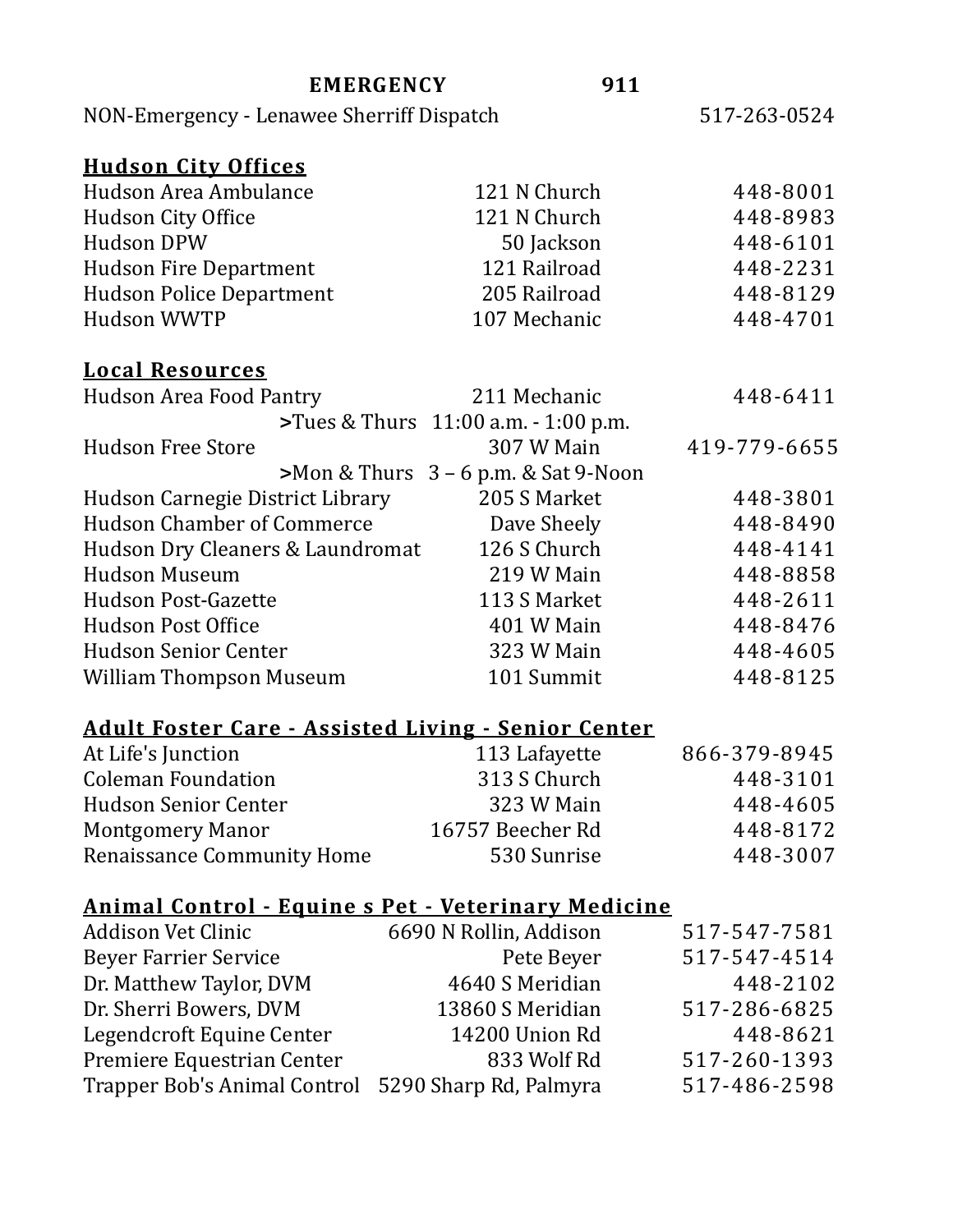#### **Auto & Farm**

| <b>Ambition Supply LLC</b>          | 481 S Meridian                 | 517-398-2556 |
|-------------------------------------|--------------------------------|--------------|
| Borck's Body Shop                   | 10551 Tomer, Clayton           | 445-2770     |
| <b>Burnips Equipment</b>            | 15383 Carleton Rd              | 448-2071     |
| <b>CR Motor Sales &amp; Service</b> | 5180 S Meridian                | 448-2741     |
| <b>ACE Hardware</b>                 | 325 Railroad                   | 448-3648     |
| <b>Forrest Auto Supply (NAPA)</b>   | 467 S Meridian                 | 448-7500     |
| <b>Geetings Parts and Service</b>   | 118 S Market                   | 448-7090     |
| George's Towing                     | 5005 S Cramer                  | 448-7093     |
| Hudson Auto Center & Repair         | 121 W Main                     | 448-8986     |
| <b>Hudson Collision</b>             | 555 S Meridian                 | 448-2063     |
| Magic Fountain Auto Wash            | 469 S Meridian                 | 265-7920     |
| <b>Pittsford Collision</b>          | 4492 S Pittsford Rd, Pittsford | 523-3888     |
| Pittsford Gas & Tire                | 4536 First St, Pittsford       | 523-2438     |
| The Old Mill                        | 393 S Meridian                 | 448-2101     |
| Tri State Surplus                   | 337 S Meridian                 | 448-4433     |
| <b>Winn's Automotive</b>            | 555 S Meridian                 | 448-4090     |
|                                     |                                |              |
| <b>Banking &amp; Investments</b>    |                                |              |
| <b>County National Bank</b>         | 325 Railroad                   | 448-8957     |
| <b>Edward Jones</b>                 | 226 W Main                     | 448-3078     |
| <b>Old National Bank</b>            | 331 W Main                     | 448-2411     |
| Premier Bank (First Federal)        | 500 S Meridian                 | 448-2341     |
|                                     |                                |              |

## **Barber Shop - Beauty Shop - Tanning**

| Bill's Barber Style Shop | 315 W Main            | 448-4041 |
|--------------------------|-----------------------|----------|
| Make N Waves             | 218 W Main            | 448-6925 |
| Malibu Tanning           | 325 Railroad, Suite E | 448-7100 |
| Mane Street Cuts         | 327 W Main            | 448-9995 |
| The Corner Shop          | 601 Oak               | 448-7435 |

### **Builders - Electrical - Gravel - Insulation - Roofing**

| Ash Builders                           |                        | 517-673-1053 |
|----------------------------------------|------------------------|--------------|
| Borton Sand & Gravel                   | 6550 S Meridian        | 448-2841     |
| D&C Roofing                            | 305 Hill               | 517-416-2003 |
| Edison Builders, LLC                   | 15395 W Beecher Rd     | 448-8653     |
| <b>Hackett Builders</b>                | 16464 Cadmus           | 448-7271     |
| Hartley Sand & Gravel                  | 448-8058 or Steve Gier | 448-7465     |
| Hudson Electrical Co                   | 4101 Dey               | 448-5191     |
| Jewell Sand & Gravel                   | Tim Jewell             | 448-8423     |
| Luma Insulation, Inc.                  | 14051 Squawfield Rd    | 448-8420     |
| Positive Electric                      | 13895 Saunders Rd      | 517-260-2742 |
| Randolph's Building & Remodeling, Inc. |                        | 448-6485     |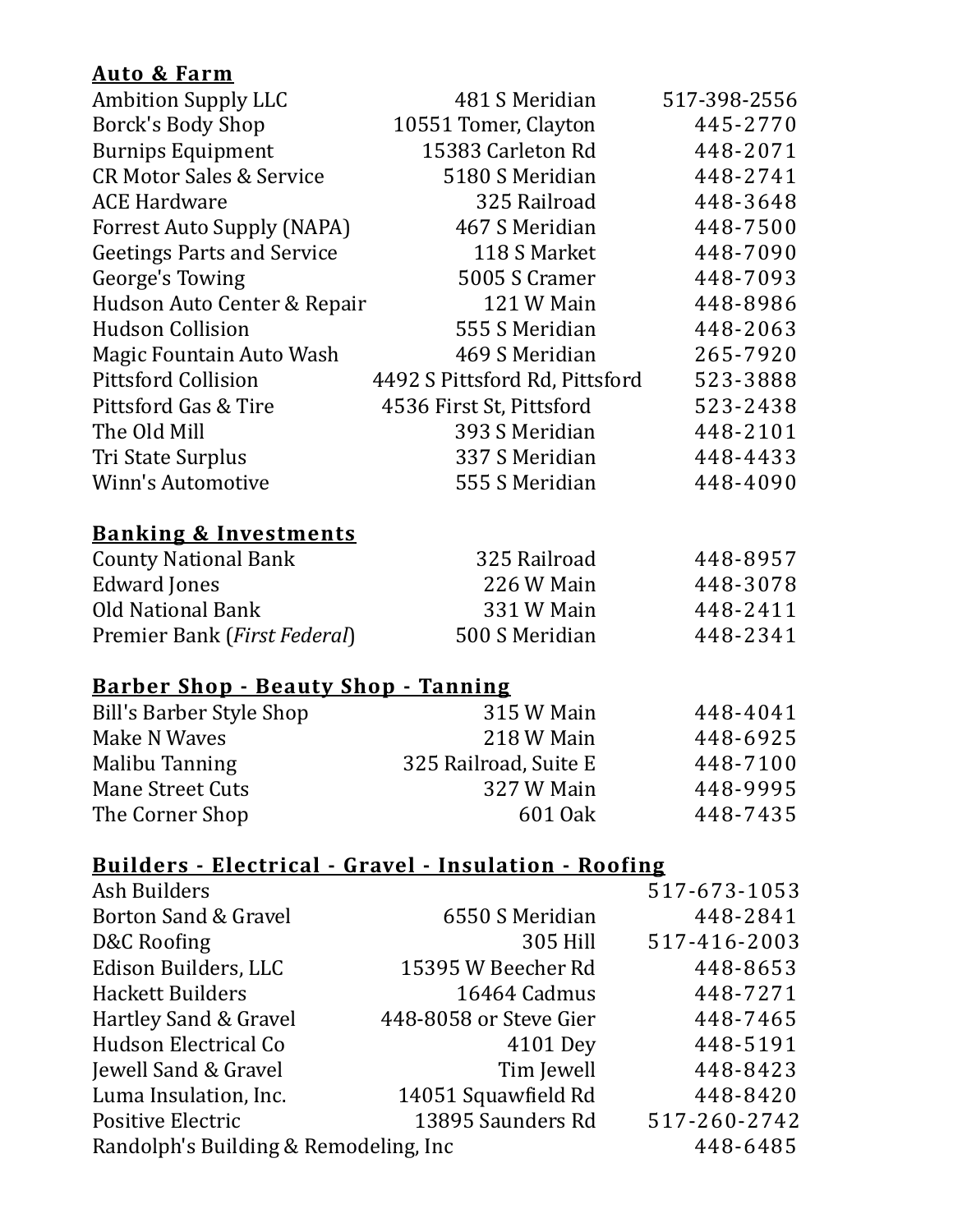| <b>Ryan's Complete Construction</b><br><b>SS Electric</b> | 4400 Dey Hwy               | 517-403-6811<br>448-8953 |
|-----------------------------------------------------------|----------------------------|--------------------------|
| <b>Steve Bloomer</b>                                      |                            | 517-404-9660             |
| <b>Cemetery &amp; Genealogy</b>                           |                            |                          |
| <b>Calvary Cemetery</b>                                   | <b>Sacred Heart Parish</b> | 448-3811                 |
| <b>Maple Grove Cemetery</b>                               | City of Hudson             | 448-8983                 |
| Hudson Museum &                                           | 219 W Main                 | 448-8858                 |
| Bean Creek Valley Historical Society                      |                            |                          |
| <u> Child Care - Preschool</u>                            |                            |                          |
| Birth, Toddlers & Beyond                                  | 709 Jefferson              | 448-3506                 |
| Camp's Day Care                                           | 209 Lafayette              | 448-7475                 |
| Fun Factory Child Care                                    | 116 W Main                 | 448-8800                 |
| <b>Hudson Area Schools</b>                                | 746 N Maple Grove          | 448-8912                 |
| Laugh & Learn Daycare                                     | 222 Seward                 | 517-438-6908             |
| <b>Playhouse Child Care</b>                               | 800 N Maple Grove          | 448-7376                 |
| <b>Sacred Heart School</b>                                | 208 S Market               | 448-6405                 |
| <b>Summit Tots Child Care &amp; Preschool</b>             | 100 Summit St              | 517-260-2506             |
| Chiropractic -Massage - Physical Therapy - Wellness       |                            |                          |
| <b>Athletico Physical Therapy</b>                         | 325 Railroad               | 448-2035                 |
| Borck Family Chiropractic P.C.                            | 227 W Main                 | 448-2277                 |
| <b>Contact for Health Chiropractic</b>                    | 124 S Church               | 448-3791                 |
| Dr. James Spencer Jr Chiropractic                         | 509 S Meridian             | 448-3000                 |
| <b>Hudson Chiropractic Center</b>                         | 794 N Maple Grove          | 448-8515                 |
| Kim's Massage & Wellness Clinic                           | 213 W Main                 | 517-306-0044             |
| Terri Kelley, Massage Therapist                           |                            | 448-3791                 |
| <u>Churches</u>                                           |                            |                          |
| First Baptist Church                                      | <b>111 E Main</b>          | 448-6711                 |
| <b>First Congregational Church</b>                        | 201 Seward                 | 448-8336                 |
| <b>First United Methodist Church</b>                      | 420 W Main                 | 448-5891                 |
| Hudson Wesleyan Church                                    | 229 Hill                   | 448-6411                 |
| New Hope Assembly of God                                  | 14791 Hudson Rd            | 448-8877                 |
| Open Door Bible Church                                    | 5936 S Meridian Rd         | 448-7329                 |
| Our Savior Lutheran Church                                | 751 N Maple Grove          | 448-6271                 |
| <b>Sacred Heart Church</b>                                | 207 S Market               | 448-3811                 |
| Thornhill Baptist Church                                  | 4560 S Meridian Rd         | 448-7687                 |
|                                                           |                            |                          |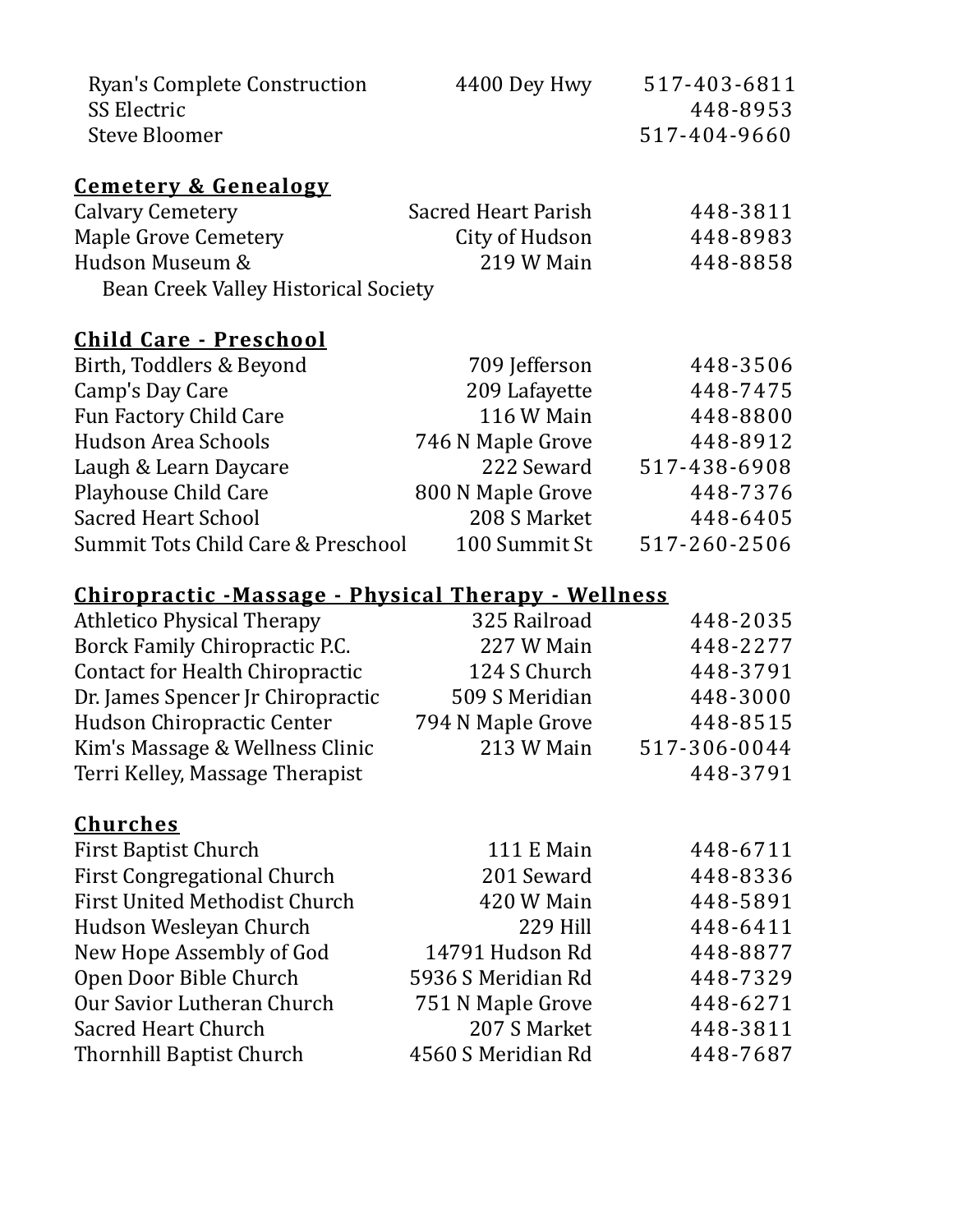#### **Dentists - Laboratory - Physicians - X-Ray**

| Dr. Jonna Schmidt, MD PC                             | 456 Cross     | 448-8918 |
|------------------------------------------------------|---------------|----------|
| Dr. Lawrence Dasch, MD                               | 331 W Main St | 448-2371 |
| Dr. Neil Solsburg, DDS                               | 405 W Main    | 448-8774 |
| Midwest Center for Laser Dentistry 808 N Maple Grove |               | 448-5277 |
| Promedica Hudson Health Center                       | 331 W Main    | 448-2371 |

#### **Educational - Entertainment - Fitness**

| Boys & Girls Club of Michigan at Hudson High School |                | 517-266-9775 |
|-----------------------------------------------------|----------------|--------------|
| Cardio-Drumming                                     | Jennifer Adams | 517-306-0792 |
| Evergreen Golf Course                               | 16124 Cadmus   | 448-8017     |
| Grateful Breath Yoga                                | Katia Gardner  | 517-878-7296 |
| Hudson Carnegie District Library                    | 205 S Market   | 448-3801     |
| Hudson Cinema / DZ Laser Tag                        | 116 W Main     | 448-8800     |
| <b>Hudson Lanes - Bowling</b>                       | 109 S Market   | 448-5491     |
| <b>Hudson Museum</b>                                | 219 W Main     | 448-8858     |
| Kelly's School of Dance                             | 313 W Main     | 517-416-8234 |
| Rayba's Tennis & Water Aerobics                     | 8301 Coman Rd  | 517-383-2215 |
| <b>Thompson Museum</b>                              | 101 Summit     | 448-8125     |

#### **Excavating - Lawn & Landscape - Tree**

| ABC Tree Service & Excavating                      | <b>Brad Webster</b>    | 517-573-6396         |
|----------------------------------------------------|------------------------|----------------------|
| <b>Borck's Outdoor Services</b>                    | 4170 Day Rd            | 448-8806             |
| Buster Sealing & Concrete 448-3167 Andy Marry      |                        | 403-5304             |
| Countryside Trees & Landscaping 761 N. Maple Grove |                        | 448-8426             |
| <b>Crater Lawn &amp; Snow</b>                      | 13375 Carleton Rd      | 517-403-1617         |
| Cutting Edge Logging, LLC                          |                        | 403-0771 or 448-0007 |
| Del's Stump Removal                                | 325 S Meridian Rd      | 448-5074             |
| Greenblade One                                     | Addison, MI            | 877-816-4762         |
| Hartley Sand & Gravel                              | 448-8058 or Steve Gier | 448-7465             |
| Jewell Sand & Gravel                               | Tim Jewell             | 448-8423             |
| <b>Wheaton Outdoor Service</b>                     | 595 S Meridian         | 517-306-0697         |
| <b>Rising Excavating</b>                           | Meridian Rd            | 448-8083             |

#### **Fast Food - Pizza & Subs - Ice Cream**

| Bobbye's Dairyland and Pizza | 102 E Main     | 448-7104 |
|------------------------------|----------------|----------|
| <b>Hungry Howie's Pizza</b>  | 325 Railroad   | 448-4694 |
| McDonald's                   | 503 S Meridian | 448-8440 |
| Subway                       | 300 W Main     | 448-6666 |
| Ten Pin Pizza                | 109 S Market   | 448-7365 |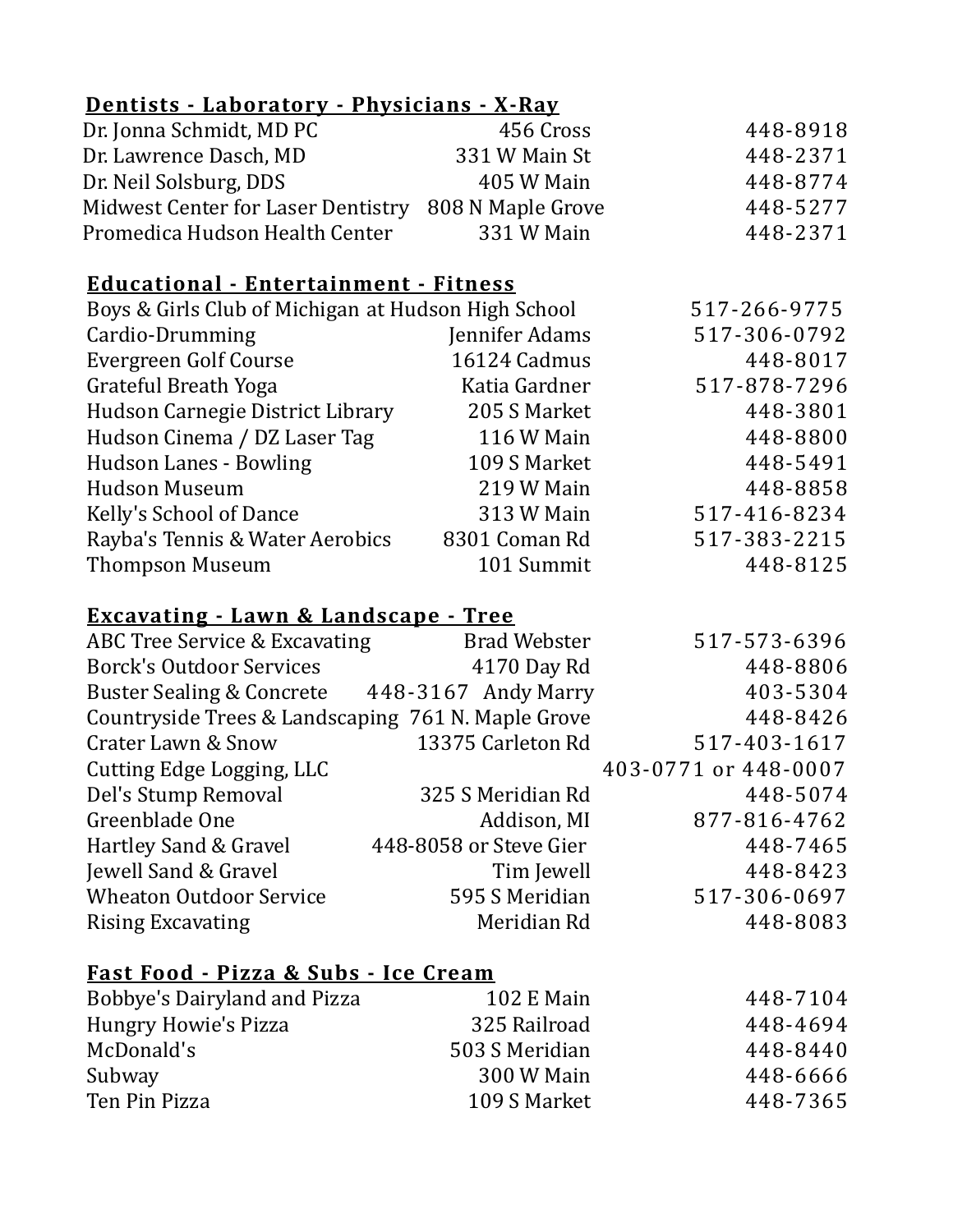| <b>Floral</b>                                       |                          |              |
|-----------------------------------------------------|--------------------------|--------------|
| <b>Garland's Flowers</b>                            | 301 W Main               | 517-306-6165 |
| The Posy Shop                                       | 109 Lane                 | 448-5911     |
| <b>Fuel</b> - Propane                               |                          |              |
| Caywood Propane                                     | 14660 Hudson Rd          | 800-822-8592 |
| C-Mart - Main Street                                | 140 W Main               | 448-7373     |
| C-Mart - US127                                      | 5160 S. Meridian Rd      | 448-7508     |
| <b>ACE Hardware (Propane)</b>                       | 325 Railroad             | 448-3648     |
| Pittsford Gas & Tire                                | 4536 First St, Pittsford | 523-2438     |
| <b>Shaffer's Propane</b>                            | 5750 S Meridian          | 448-8807     |
| Sukhi's 127 Party Store                             | 4938 S Meridian          | 448-4355     |
| <b>Funeral Services</b>                             |                          |              |
| <b>Camp Memorials</b>                               | 108 Lafayette            | 448-8305     |
| <b>Eagle-Marry Funeral Home</b>                     | 415 W Main               | 448-3481     |
| <b>Paschal Burial Vaults</b>                        | 431 School               | 448-8868     |
| VanHemert Funeral Home                              | 504 W Main               | 448-2941     |
| Grocery - General Retail - Pharmacy                 |                          |              |
| Dollar General                                      | 493 S Meridian           | 448-2225     |
| <b>Family Dollar</b>                                | 525 S Meridian           | 448-8965     |
| <b>Hudson Pharmacy</b>                              | 325 Railroad             | 448-3111     |
| <b>Market House</b>                                 | 325 Railroad             | 448-3141     |
| <u> Hardware - Lumber - Wood</u>                    |                          |              |
| Addison Lumber Co.                                  | 108 Talbot, Addison, MI  | 517-547-6173 |
| <b>ACE Hardware</b>                                 | 325 Railroad             | 448-3648     |
| <b>Burnips Equipment</b>                            | 15383 Carleton Rd        | 448-2071     |
| CL Woodworking, Inc.                                | 7237 Munson              | 448-2027     |
| <b>Heating - Air Conditioning - Boilers</b>         |                          |              |
| All Seasons Heating & Air                           | US 127, Addison, MI      | 517-547-8888 |
| Diversified Heating & Air Conditioning 12427 Medina |                          | 517-605-4174 |
| Mechanical Extremes Heating & Cooling Addison, MI   |                          | 517-812-2484 |
| Xcel Heating & Cooling (& Boilers)                  | 448-7371 or              | 517-673-0235 |
|                                                     |                          |              |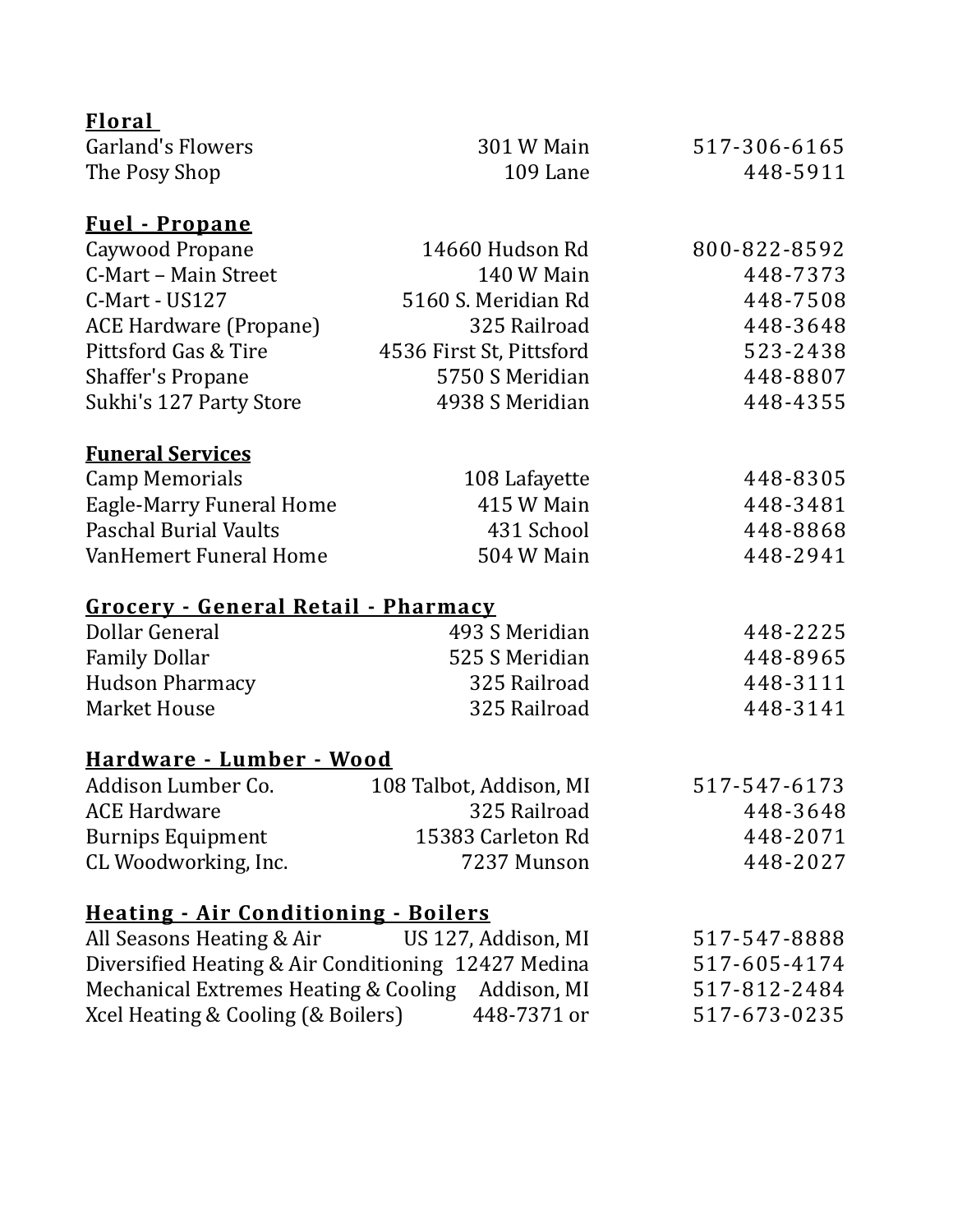## **Housing - Motel - Vacation Rental**

|                                      | * A list of rentals / landlords is available at the Hudson City Office * |              |
|--------------------------------------|--------------------------------------------------------------------------|--------------|
| Leffingwell Estates                  | 595 S Meridian                                                           | 448-7485     |
| <b>Sunset Acres Motel</b>            | 400 S Meridian                                                           | 448-8968     |
| Rayba's Tennis Retreat & Villa       | 8301 Coman Rd                                                            | 517-383-2215 |
| <b>Insurance - Law - Real Estate</b> |                                                                          |              |
| AFLAC - Lisa Enerson                 | 411 Grove                                                                | 517-306-0144 |
| Darr Insurance                       | <b>105 E Main</b>                                                        | 448-8820     |
| Darr Real Estate                     | <b>105 E Main</b>                                                        | 448-8820     |
| <b>State Farm Insurance</b>          | 215 W Main                                                               | 448-2725     |
| TJ Decker Insurance                  | 305 W Main                                                               | 448-2911     |
| Vandevender Law Office PC            | 109 N Church                                                             | 448-5050     |
| X-Sell Realty                        | 129 S Main St                                                            | 517-266-4661 |
| <b>Manufacturing</b>                 |                                                                          |              |
| Aero Space Services & Products       | 4345 Munson                                                              | 448-7556     |
| <b>Alpine Manufacturing Tech</b>     | 435 School                                                               |              |
| <b>KECY Metal Technologies</b>       | 4111 Munson                                                              | 448-8954     |
| <b>Cheely Custom Gunworks</b>        | 15785 Steger Industrial Dr                                               | 448-4867     |
| Hi-Lex Controls                      | 15780 Steger Industrial Dr                                               | 448-2752     |
| <b>Hornet Manufacturing</b>          | Day Road                                                                 | 448-8203     |
| <b>Malabar Manufacturing</b>         | 4255 Munson                                                              | 448-2155     |
| Rima Manufacturing                   | 3850 Munson                                                              | 448-8921     |
| <b>Medical Supplies - Pharmacy</b>   |                                                                          |              |
| <b>Hudson Pharmacy</b>               | 325 Railroad                                                             | 448-3111     |
| <b>Miscellaneous Service</b>         |                                                                          |              |
| Alterations/Quilting/Sewing          | <b>Marty Skow</b>                                                        | 517-438-1921 |
| Costume Barn                         | 1400 Rollin                                                              | 448-7466     |
| Rachel R. Stiverson Photography      |                                                                          | 517-270-1955 |
| <b>Reflections Photography</b>       |                                                                          | 448-8159     |
| Ten Pin Bowling Alley                | 109 S Market                                                             | 448-5491     |
| Velia's Sewing Studio                | 108 North St                                                             | 448-2323     |
| <b>Painting</b>                      |                                                                          |              |
| Donna's Painting<br>D                | Donna Perry                                                              | 517-270-3515 |
| Garr Painting & Decorating           | 13000 Egypt                                                              | 448-8872     |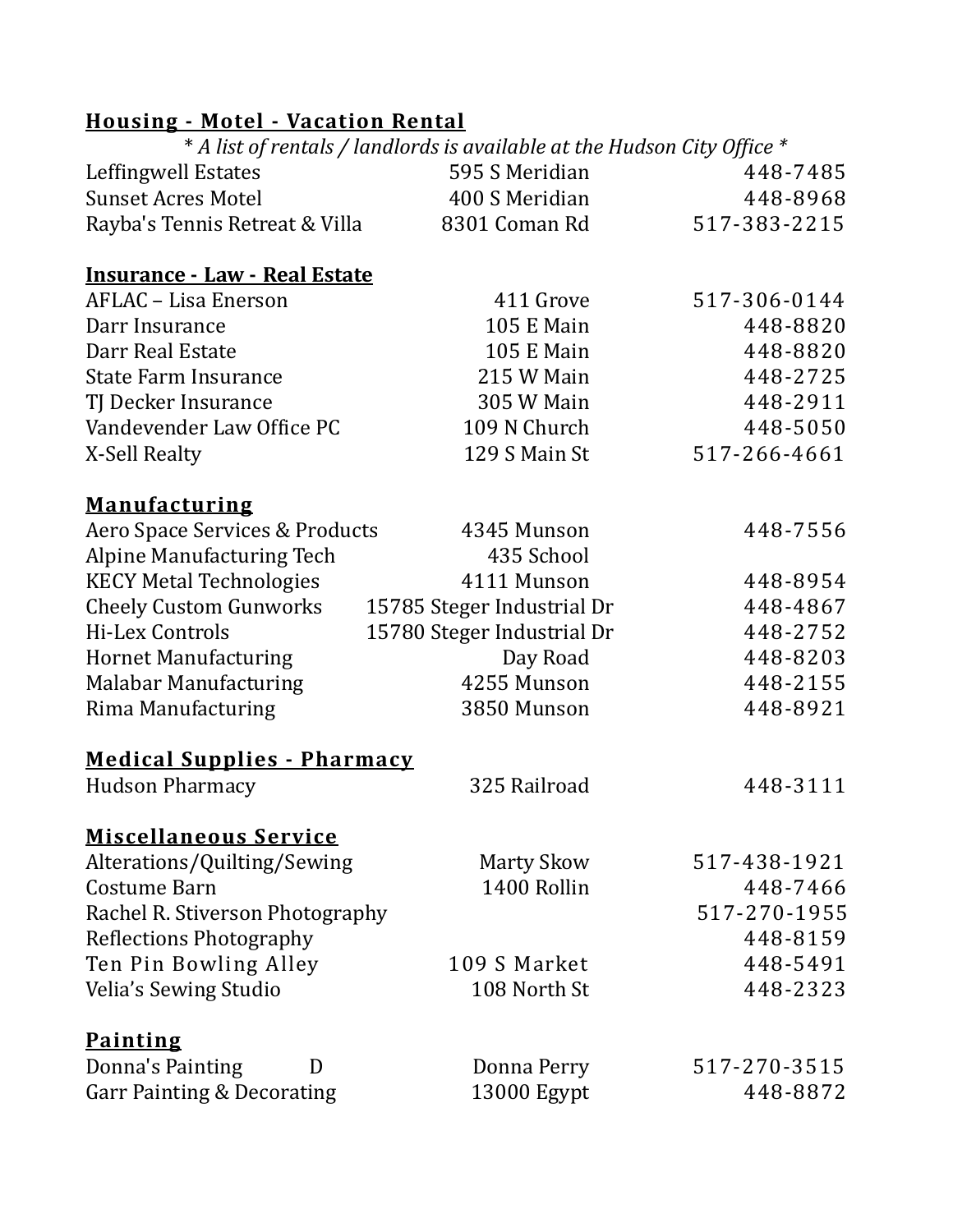## **Pet Supplies**

| <b>Burnips Equipment</b>                              | 15383 Carleton Road                 | 448-2071     |
|-------------------------------------------------------|-------------------------------------|--------------|
| <b>Market House</b>                                   | 325 Railroad St                     | 448-3141     |
| <b>Pittsford Feed Mill</b>                            | 4525 S Pittsford Rd                 | 517-523-2454 |
| The Old Mill                                          | 393 S Meridian                      | 448-2101     |
| <u> Pool s Plumbing - Water Conditioning - Well</u>   |                                     |              |
| Bellfy's Plumbing, LLC                                |                                     | 517-817-6233 |
| Dave's Drainage                                       | 14224 Medina                        | 448-8842     |
| Frank's Pool                                          | 1780 Lake Pleasant                  | 523-2889     |
| Stiverson Water Well Services & Drilling              | 8820 Elm Rd                         | 448-7387     |
| Mike McClellan Water Conditioning 761 N Maple Grove   |                                     | 448-8426     |
| Wright's Plumbing                                     | 125 Pleasant                        | 448-8531     |
|                                                       |                                     |              |
| <b>Rental Hall - Tent Rental</b><br><b>ABS Rental</b> | Hillsdale                           | 517-357-4421 |
| American Legion Post 180                              | 16113 Cadmus                        | 448-8111     |
| <b>Hudson Community Center</b>                        | Hudson City Office                  | 448-8983     |
| Rayba's Tennis Retreat & Villa                        | 8301 Coman Rd                       | 517-383-2215 |
| <b>Shaffer's Tent Rental</b>                          | 5750 S Meridian                     | 448-8807     |
|                                                       |                                     |              |
| Restaurant - Bar<br><b>American Legion Post 180</b>   | 16113 Cadmus                        | 448-8111     |
| <b>Butch's Sports Bar</b>                             | 2995 Munson                         | 448-9901     |
| Cravins                                               | 389 S Meridian                      | 448-2637     |
| Karen's Uptown Kafe                                   | 314 W Main                          | 448-7675     |
| Azteca Mexican Restaurant                             | 105 McKenzie                        | 448-8444     |
| Panda House                                           | 310 W Main                          | 448-2808     |
| Rumors                                                | 212 W Main                          | 306-6099     |
| Shea'Nanigans                                         | 521 S Meridian                      | 448-1070     |
| Skips Pub                                             | 208 W Main                          | 448-7140     |
|                                                       |                                     |              |
| <b>Schools</b>                                        |                                     |              |
| <b>Hudson Area Schools</b>                            | 771 N Maple Grove                   | 448-8912     |
| Absence x 600                                         | Transportation x 224 Athletic x 247 |              |
| Board Ofc x 227                                       | $MS/HS \times 240$<br>Elem x 248    |              |
| <b>Sacred Heart School</b>                            | 208 S Market                        | 448-6405     |
| S. Mich Ctr for Science & Industry                    | <b>550 E Main</b>                   | 448-1413     |